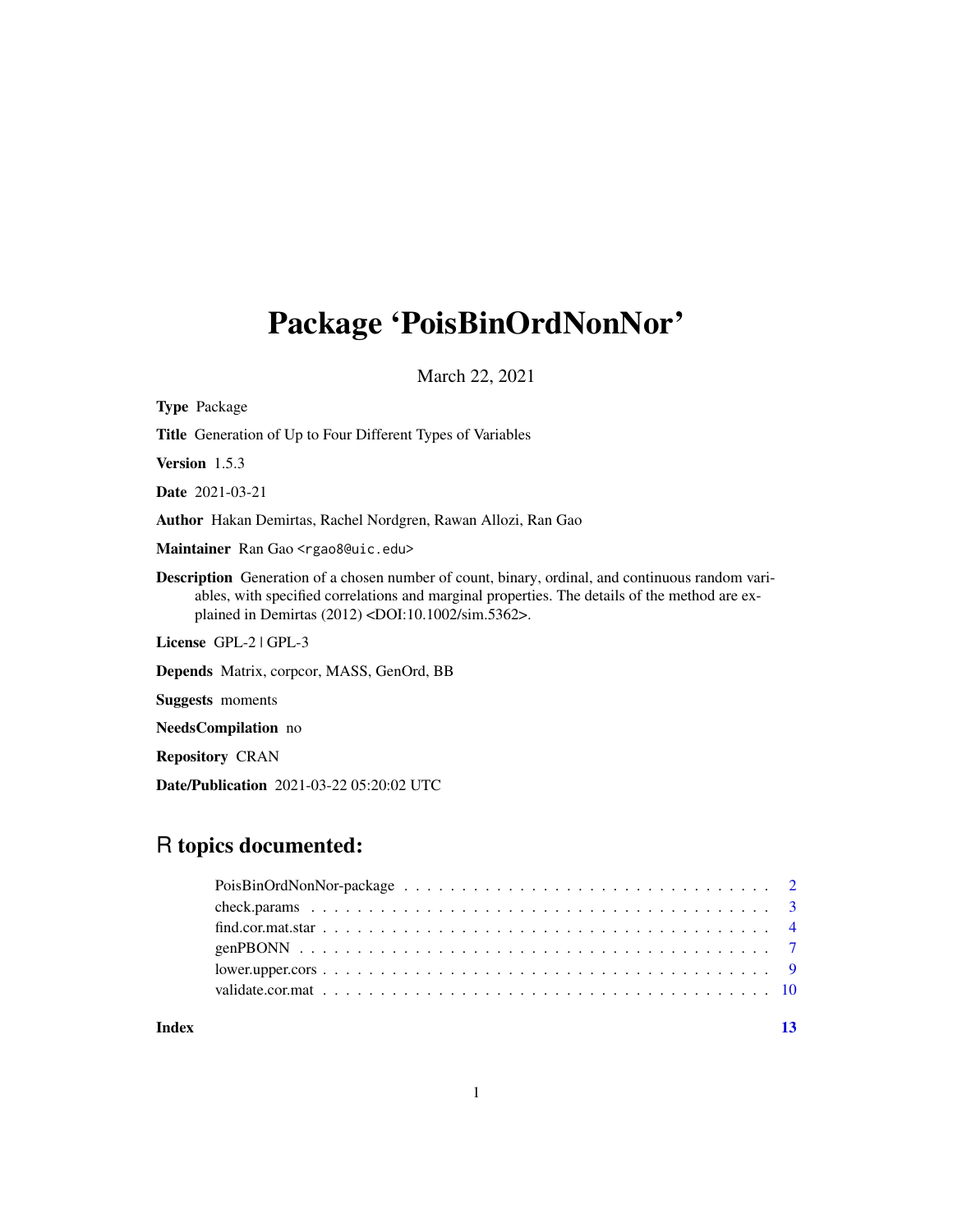<span id="page-1-0"></span>PoisBinOrdNonNor-package

*Generation of up to Four Different Types of Variables*

#### Description

Simultaneous generation of a chosen number of count, binary, ordinal, and continuous (via Fleishman polynomials) random variables, with specified correlations and marginal distributions. Throughout the package, the word 'Poisson' is used to imply count data under the assumption of Poisson distribution; and continuous variables can take any shape allowed by Fleishman polynomials. The correlation matrix and the generated data follow the order of Poisson, binary, ordinal and continuous.

#### Details

| Package: | PoisBinOrdNonNor |
|----------|------------------|
| Type:    | Package          |
| Version: | 1.5.3            |
| Date:    | 2021-03-21       |
| License: | $GPL-2$ $GPL-3$  |

This package consists of five public functions. The function [check.params](#page-2-1) validates the input parameters to avoid obvious specification errors of the marginal parameters. The function [validate.cor.mat](#page-9-1) validates an input target correlation matrix to make sure that it is a legitimate correlation matrix, and then calls [lower.upper.cors](#page-8-1) with the rest of the input parameters to generate approximate maximum and minimum feasible bounds, and then checks that each entry is within its bounds. The function [find.cor.mat.star](#page-3-1) creates the intermediate correlation matrix. Finally, given the output from [find.cor.mat.star](#page-3-1) along with the other variable specifications, the function [genPBONN](#page-6-1) generates the simultaneous random data, following the target correlation matrix and the marginal input parameters.

#### Note

The approximation used to find the correlation for Poisson variables is not very accurate once lambda is less than 1, and becomes less accurate as lambda gets closer to 0.

A flag is used to specify if ordinal probabilities are cumulative–default is FALSE.

Binary variables can be listed separately or combined with ordinal variables–the results will be equivalent. Any variables listed as ordinal are affected by the cumulative flag.

#### Author(s)

Hakan Demirtas, Rachel Nordgren, Rawan Allozi, Ran Gao Maintainer: Ran Gao <rgao8@uic.edu>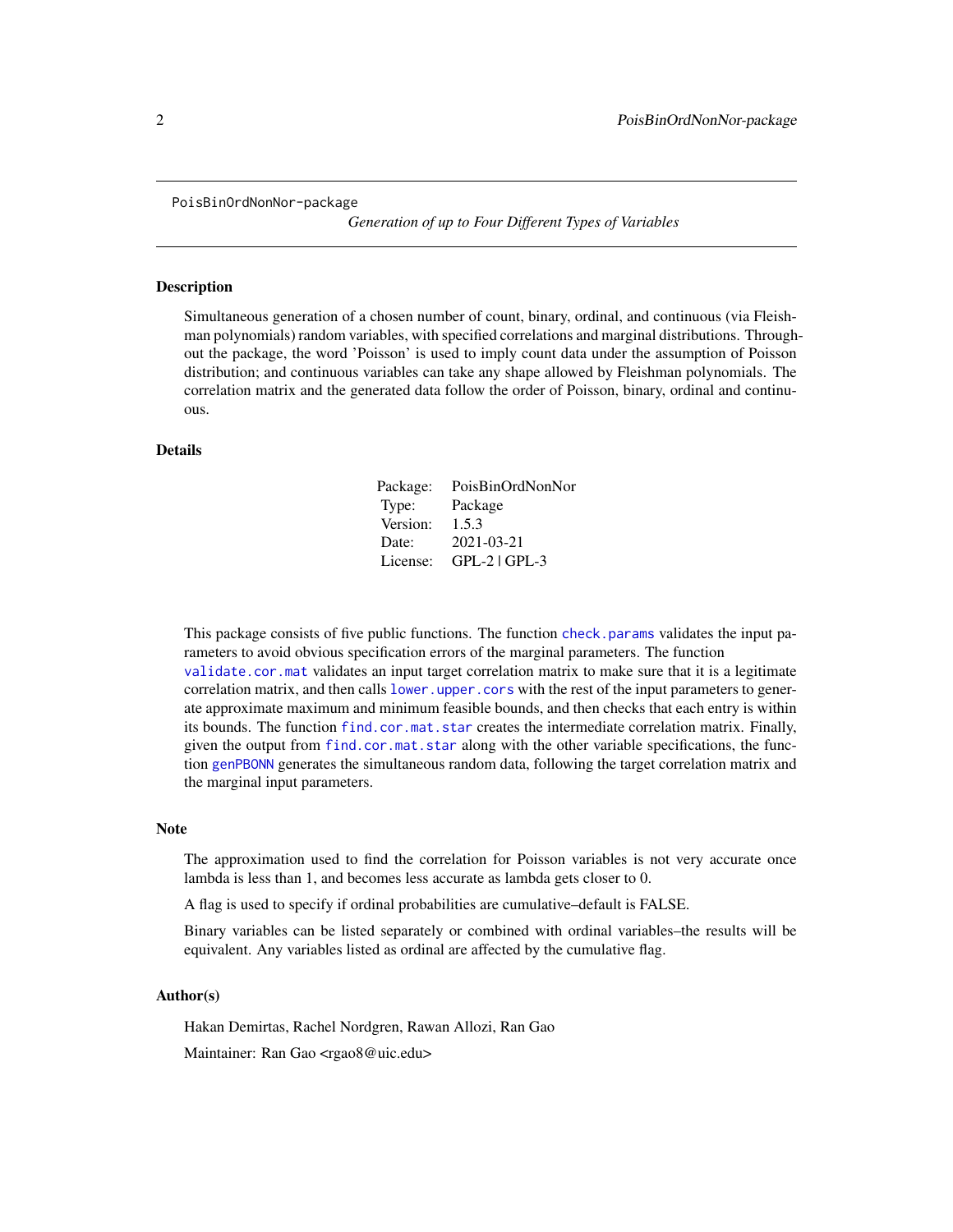# <span id="page-2-0"></span>check.params 3

#### References

Amatya, A. & Demirtas, H. (2015) Simultaneous generation of multivariate mixed data with Poisson and normal marginals. *Journal of Statistical Computation and Simulation* 85:15, 3129–3139.

Demirtas, H. (2014). Joint generation of binary and nonnormal continuous data. *Journal of Biometrics and Biostatistics* 5:3:1000199, 1–9.

Demirtas, H. & Hedeker, D. (2011) A practical way for computing approximate lower and upper correlation bounds. *American Statistician* 65:2, 104–109.

Demirtas, H. & Hedeker, D. (2016). Computing the point-biserial correlation under any underlying continuous distribution. *Communications in Statistics – Simulation and Computation*, 45:8, 2744– 2751.

Demirtas, H., Hedeker, D. & Mermelstein, R. J. (2012) Simulation of massive public health data by power polynomials. *Statistics in Medicine* 31:27, 3337–3346.

<span id="page-2-1"></span>check.params *Validates the adjusted marginal parameter lists*

#### Description

This function validates the lists of marginal parameters for the chosen number of Poisson, ordinal (and binary), and continuous (via Fleishman polynomials) random variables. The list for ordinal/binary variables must be cumulative.

#### Usage

```
check.params(no.pois = 0, no.ordbin = 0, no.nonn = 0, pois.list = list(),
   ordbin.list = list(), nonn.list = list())
```
#### Arguments

| no.pois     | The number of Poisson random variables desired. Defaults to 0.                                                                                                                                                                                                                                                                                                                                                                                                                                                                                                                                                                  |
|-------------|---------------------------------------------------------------------------------------------------------------------------------------------------------------------------------------------------------------------------------------------------------------------------------------------------------------------------------------------------------------------------------------------------------------------------------------------------------------------------------------------------------------------------------------------------------------------------------------------------------------------------------|
| no.ordbin   | The number of ordinal and binary random variables desired. Defaults to 0.                                                                                                                                                                                                                                                                                                                                                                                                                                                                                                                                                       |
| no.nonn     | The number of continuous random variables desired, created using Fleishman<br>polynomials. Defaults to 0.                                                                                                                                                                                                                                                                                                                                                                                                                                                                                                                       |
| pois.list   | A list of the lambda values, which must be greater than 0. Length will be equal<br>to no.pois, or an error will be thrown. Defaults to an empty list.                                                                                                                                                                                                                                                                                                                                                                                                                                                                           |
| ordbin.list | A list of vectors containing the cumulative probabilities for each variable. Each<br>vector should have entries between 0 and 1 inclusive, in increasing order. Length<br>must be equal to no.ordbin. Defaults to an empty list.                                                                                                                                                                                                                                                                                                                                                                                                |
| nonn.list   | A list of vectors containing the first four moments of each variable, in order. If<br>only two parameters are supplied, they will be assumed to be skew and excess<br>kurtosis, with mean=0 and variance=1. If only three parameters are supplied,<br>they will be assumed to be variance, skew and excess kurtosis, with mean=0.<br>If less than two parameters or more than four parameters are supplied for any<br>variable, an error will be raised. Variance must be positive, and excess kurtosis<br>must be greater than or equal to skew $\gamma$ 2 - 2. Length must be equal to no.nonn.<br>Defaults to an empty list. |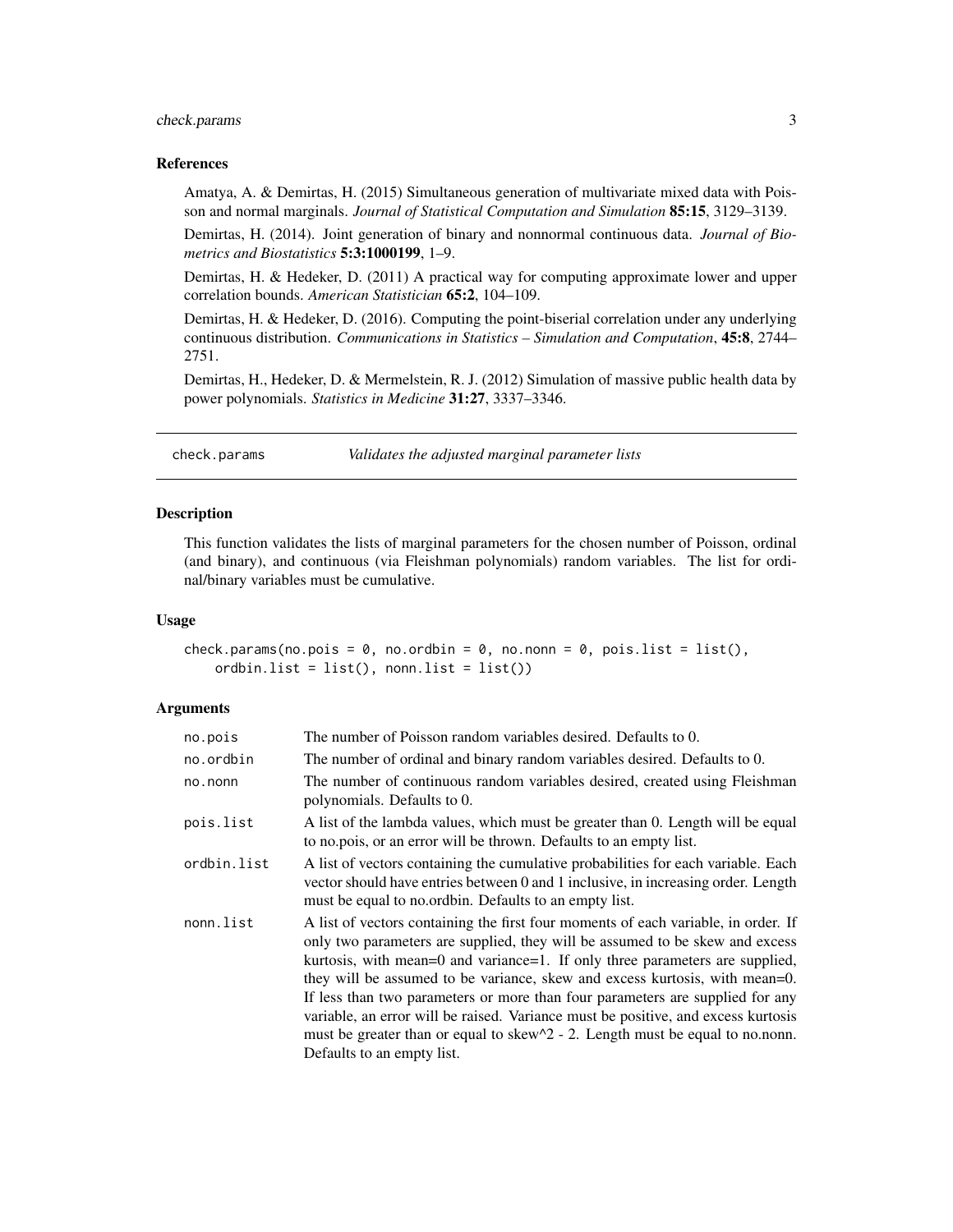# <span id="page-3-0"></span>Details

Each list of transformed parameters is sent to the appropriate helper function. Requirements for each are mentioned in the description above.

# Value

TRUE if all items meet necessary criteria. If not, program will have stopped with a specific error message.

#### Examples

```
## Not run:
#This pois.list will produce an error since the first entry is 0.
check.params(no.pois = 2, pois_list = list(0, 1))#This ordbin.list will produce an error since it is not cumulative.
check.params(no.ordbin = 2, ordbin.list = list(.25, c(.25, 0, .75)))
#This ordbin.list will produce an error since the last entry is > 1.
check.params(no.ordbin = 2, ordbin.list = list(.25, c(.25, .5, 1.25)))
#This ordbin.list will produce an error since the first entry < 0.
check.params(no.ordbin = 2, ordbin.list = list(.25, c(-.25, .5, .75)))#This nonn.list will produce an error since 0 < 2^2 - 2
check.params(no.nonn = 2, nonn.list = list(c(2,0), c(.5, 1, 2, 0)))
#This nonn.list will produce an error since the variance = 0.
check.params(no.nonn = 2, nonn.list = list(c(0,0), c(.5, 0, 0, 0)))## End(Not run)
check.params(no.pois = 1, pois.list = list(1), no.ordbin = 2,ordbin.list = list(.25, c(.25, .25, .75)), no.nonn = 1,
   nonn.list = list(c(0, 1, 0, 3)))
```
<span id="page-3-1"></span>find.cor.mat.star *Finds intermediate correlation matrix*

# Description

This function calculates an intermediate correlation matrix for a chosen number of Poisson, binary, ordinal, and continuous (via Fleishman polynomials) random variables, with specified target correlations and marginal properties. The correlation matrix follows the order of Poisson, binary, ordinal, continuous.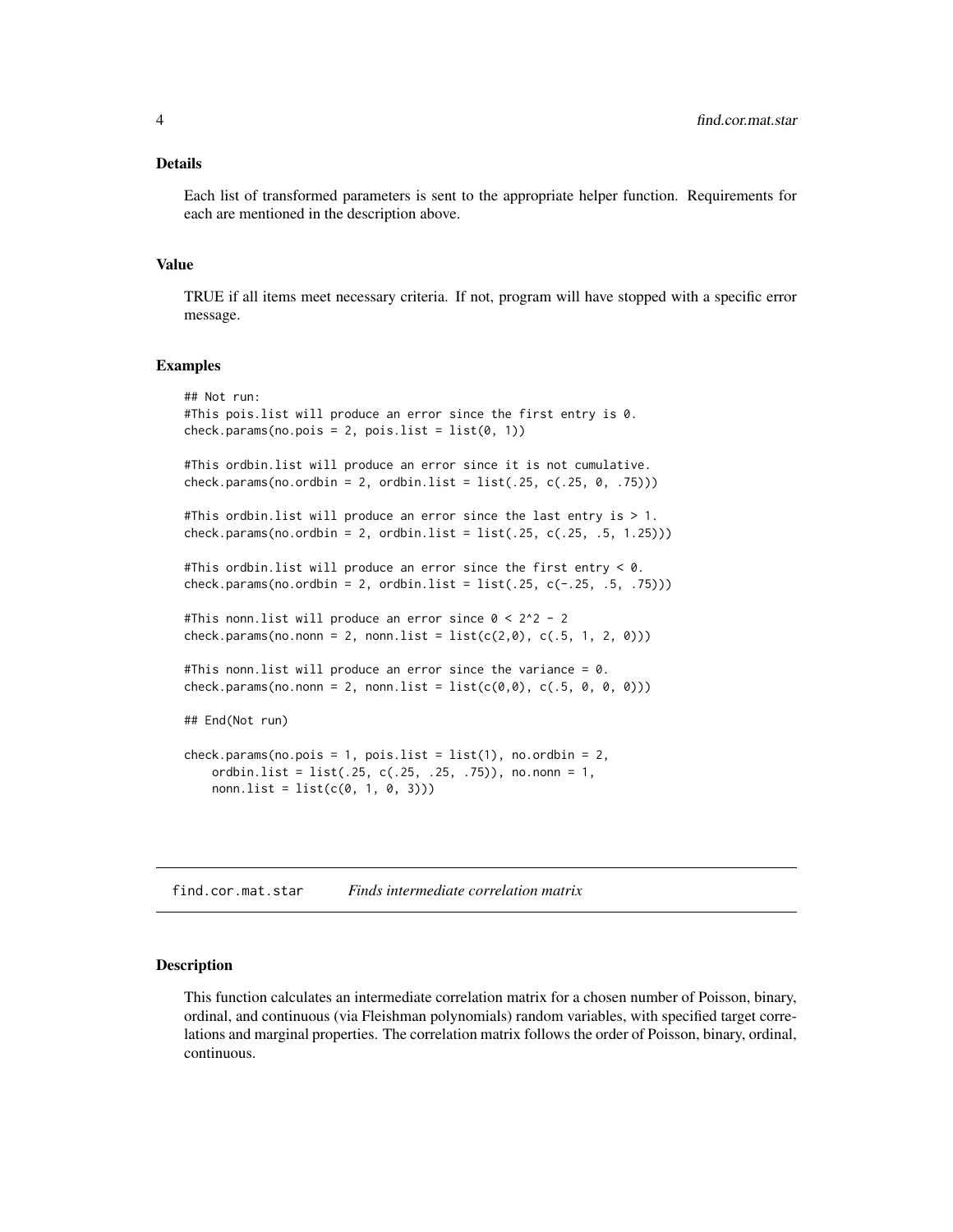# <span id="page-4-0"></span>find.cor.mat.star 5

# Usage

```
find.cor.mat.star(cor.mat, no.pois = 0, no.bin = 0, no.ord = 0,
   no.non = 0, pois.list = list(), bin.list = list(), ord.list = list(),is.ord.list.cum = FALSE, nonn.list = list())
```
#### Arguments

| cor.mat         | The desired target correlation matrix.                                                                                                                                                                                                                                                                                                                                                                                                                                                                                                                                                                                             |
|-----------------|------------------------------------------------------------------------------------------------------------------------------------------------------------------------------------------------------------------------------------------------------------------------------------------------------------------------------------------------------------------------------------------------------------------------------------------------------------------------------------------------------------------------------------------------------------------------------------------------------------------------------------|
| no.pois         | The number of Poisson random variables desired. Defaults to 0.                                                                                                                                                                                                                                                                                                                                                                                                                                                                                                                                                                     |
| no.bin          | The number of binary random variables desired. Defaults to 0.                                                                                                                                                                                                                                                                                                                                                                                                                                                                                                                                                                      |
| no.ord          | The number of ordinal random variables desired. Defaults to 0.                                                                                                                                                                                                                                                                                                                                                                                                                                                                                                                                                                     |
| no.nonn         | The number of continuous random variables desired, created using Fleishman<br>polynomials. Defaults to 0.                                                                                                                                                                                                                                                                                                                                                                                                                                                                                                                          |
| pois.list       | A list of the lambda values, which must be greater than 0. Length will be equal<br>to no.pois, or an error will be thrown. Defaults to an empty list.                                                                                                                                                                                                                                                                                                                                                                                                                                                                              |
| bin.list        | A list of vectors containing the probabilities for each variable. Each vector<br>should have 2 entries between 0 and 1 inclusive, and sum to 1. Length must<br>be equal to no.bin. Defaults to an empty list.                                                                                                                                                                                                                                                                                                                                                                                                                      |
| ord.list        | A list of vectors containing the probabilities for each variable. If is ord list cum<br>is TRUE, each vector should have entries between 0 and 1, in increasing order.<br>Otherwise, each vector should have entries between 0 and 1 inclusive that sum<br>to 1. Length must be equal to no.ord. Defaults to an empty list.                                                                                                                                                                                                                                                                                                        |
| is.ord.list.cum |                                                                                                                                                                                                                                                                                                                                                                                                                                                                                                                                                                                                                                    |
|                 | Flag for whether the ordinal list supplied contains cumulative probabilities. De-<br>faults to FALSE.                                                                                                                                                                                                                                                                                                                                                                                                                                                                                                                              |
| nonn.list       | A list of vectors containing the first four moments of each variable, in order. If<br>only two parameters are supplied, they will be assumed to be skew and excess<br>kurtosis, with mean $= 0$ and variance $= 1$ . If only three parameters are supplied,<br>they will be assumed to be variance, skew and excess kurtosis, with mean $= 0$ .<br>If less than two parameters or more than four parameters are supplied for any<br>variable, an error will be raised. Variance must be positive, and excess kurtosis<br>must be greater than or equal to skew^2-2. Length must be equal to no.nonn.<br>Defaults to an empty list. |
|                 |                                                                                                                                                                                                                                                                                                                                                                                                                                                                                                                                                                                                                                    |

# Details

First, the target correlation matrix and input parameters are checked using [validate.cor.mat](#page-9-1).

Second, the input lists are transformed and combined.

Third, each entry is tranformed in order.

- Poisson-Poisson entries follow Amatya and Demirtas (2016).
- Ordinal/Binary-Ordinal/Binary entries are transformed using a call to *ordcont* in GenOrd package.
- Continuous-Continuous entries use the correlation matrix for the underlying Fleishman polynomials.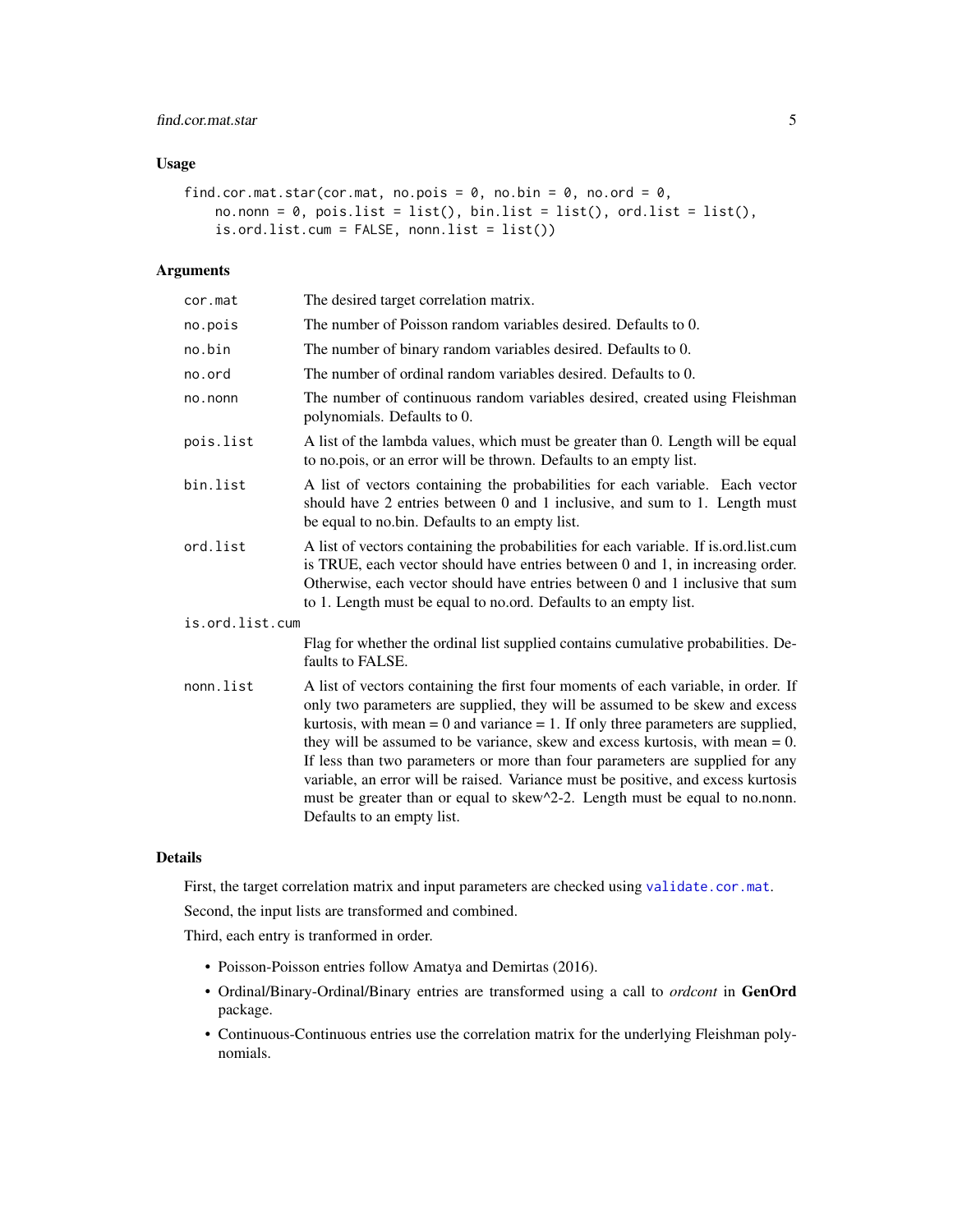• All mixed entries use the approximation from Demirtas and Hedeker 2016: corr(X, Z) =  $cor(X, Y) * cor(Y, Z)$  where Y is a standard normal variable. In other words, the association between X and Z is assumed to be fully explained by the association between X and Y and the association between Y and Z.

Fourth, the resulting matrix is checked for validity. If it is not a valid correlation matrix, a warning message is printed and the nearest valid matrix is returned instead. (*nearPD* from Matrix)

#### Value

A (no.pois+no.bin+no.ord+no.nonn) by (no.pois+no.bin+no.ord+no.nonn) square matrix, containing the intermediate correlation values.

#### References

Amatya, A. & Demirtas, H. (2015) Simultaneous generation of multivariate mixed data with Poisson and normal marginals. *Journal of Statistical Computation and Simulation* 85:15, 3129–3139.

Demirtas, H. (2014). Joint generation of binary and nonnormal continuous data. *Journal of Biometrics and Biostatistics* 5:3:1000199, 1–9.

Demirtas, H. & Hedeker, D. (2011) A practical way for computing approximate lower and upper correlation bounds. *American Statistician* 65:2, 104–109.

Demirtas, H. & Hedeker, D. (2016). Computing the point-biserial correlation under any underlying continuous distribution. *Communications in Statistics – Simulation and Computation*, 45:8, 2744– 2751.

Demirtas, H., Hedeker, D. & Mermelstein, R. J. (2012) Simulation of massive public health data by power polynomials. *Statistics in Medicine* 31:27, 3337–3346.

# Examples

```
validate.cor.mat(cor.mat = .3 * diag(3) + .7, no.pois = 3,
   pois.list = list(.25, .5, 1))
find.cor.mat.star(cor.mat = .3 \times diag(3) + .7, no.pois = 3,
   pois.list = list(.25, .5, 1))
validate.cor.mat(cor.mat = .8 \times diag(3) + .2, no.ord = 3,
   ord.list = list(c(.2, .8), c(.1, .2, .3, .4), c(.8, 0, .1, .1)))
find.cor.mat.star(cor.mat = .8 \times diag(3) + .2, no.ord = 3,
   ord.list = list(c(.2, .8), c(.1, .2, .3, .4), c(.8, 0, .1, .1)))
validate.cor.mat(cor.mat = .5 * diag(3) + .5, no.pois = 1, no.nonn = 1,
   no.ord = 1, pos. list = list(.5), ord. list = list(c(.8, 0, .1, .1)),nonn. list = list(c(0, 1, 0, 1))
find.cor.mat.star(cor.mat = .5 * diag(3) + .5, no.pois = 1, no.nonn = 1,
   no.ord = 1, pois.list = list(.5), ord.list = list(c(.8, 0, .1, .1)),nonn. list = list(c(0, 1, 0, 1)))
```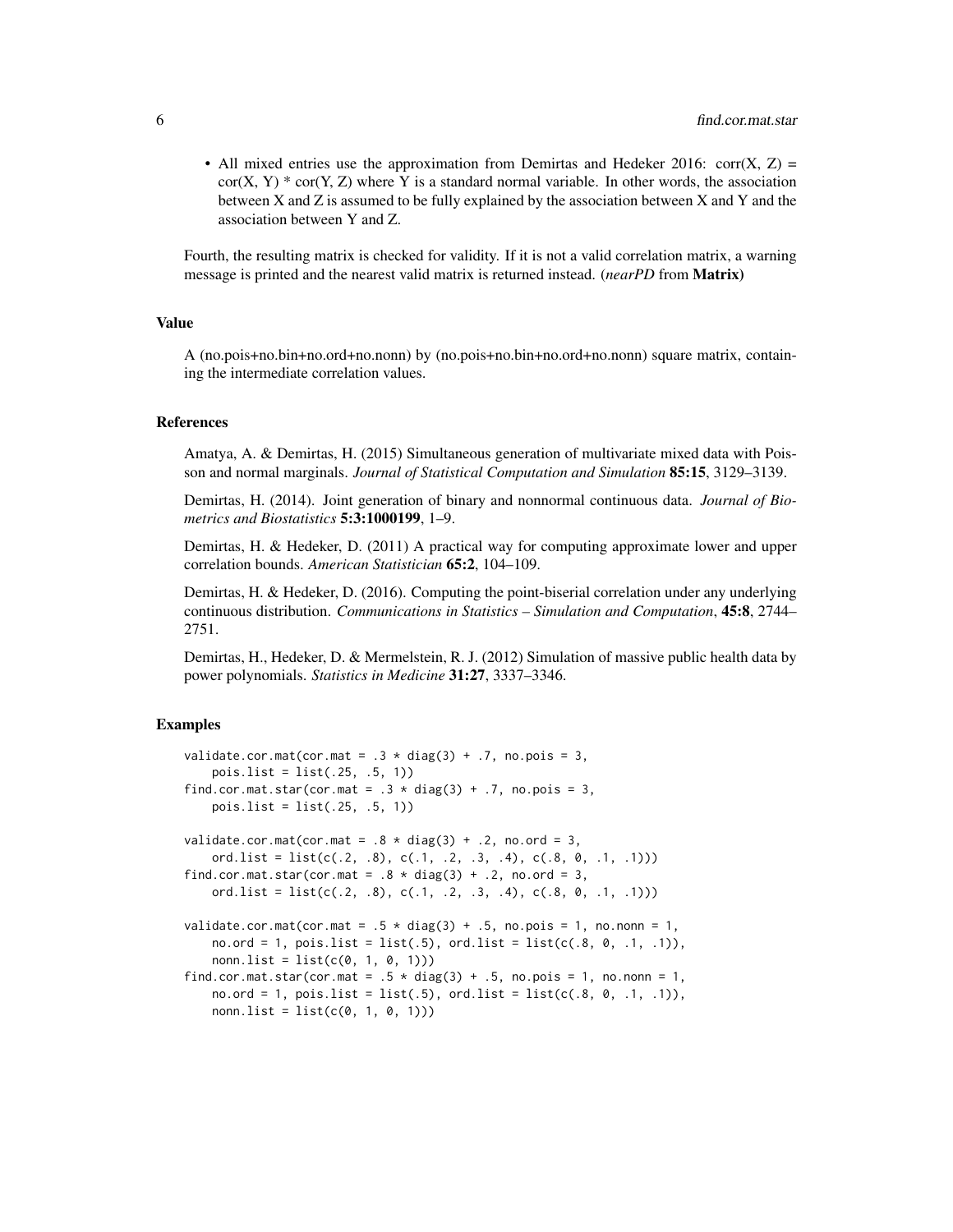<span id="page-6-1"></span><span id="page-6-0"></span>

# Description

This function generates a chosen number of Poisson, binary, ordinal, and continuous (via Fleishman polynomials) random variables, with specified correlations and marginal properties. The correlation matrix and the generated data follow the order of Poisson, binary, ordinal and continuous.

# Usage

```
genPBONN(n, cmat.star, no.pois = 0, no.bin = 0, no.ord = 0,
   no.nonn = 0, pois.list = list(), bin.list = list(),
   ord.list = list(), is.ord.list.cum = FALSE, nonn.list = list())
```
#### Arguments

| n               | The number of rows in the generated data matrix.                                                                                                                                                                                                                                                                                                                                                                                                                                                                                                                                                                                   |
|-----------------|------------------------------------------------------------------------------------------------------------------------------------------------------------------------------------------------------------------------------------------------------------------------------------------------------------------------------------------------------------------------------------------------------------------------------------------------------------------------------------------------------------------------------------------------------------------------------------------------------------------------------------|
| cmat.star       | The intermediate correlation matrix.                                                                                                                                                                                                                                                                                                                                                                                                                                                                                                                                                                                               |
| no.pois         | The number of Poisson random variables desired. Defaults to 0.                                                                                                                                                                                                                                                                                                                                                                                                                                                                                                                                                                     |
| no.bin          | The number of binary random variables desired. Defaults to 0.                                                                                                                                                                                                                                                                                                                                                                                                                                                                                                                                                                      |
| no.ord          | The number of ordinal random variables desired. Defaults to 0.                                                                                                                                                                                                                                                                                                                                                                                                                                                                                                                                                                     |
| no.nonn         | The number of continuous random variables desired, created using Fleishman<br>polynomials. Defaults to 0.                                                                                                                                                                                                                                                                                                                                                                                                                                                                                                                          |
| pois.list       | A list of the lambda values, which must be greater than 0. Length will be equal<br>to no.pois, or an error will be thrown. Defaults to an empty list.                                                                                                                                                                                                                                                                                                                                                                                                                                                                              |
| bin.list        | A list of vectors containing the probabilities for each variable. Each vector<br>should have 2 entries between 0 and 1 inclusive, and sum to 1. Length must<br>be equal to no.bin. Defaults to an empty list.                                                                                                                                                                                                                                                                                                                                                                                                                      |
| ord.list        | A list of vectors containing the probabilities for each variable. Each vector<br>should have entries between 0 and 1 inclusive, and sum to 1. Length must be<br>equal to no.ord. Defaults to an empty list.                                                                                                                                                                                                                                                                                                                                                                                                                        |
| is.ord.list.cum |                                                                                                                                                                                                                                                                                                                                                                                                                                                                                                                                                                                                                                    |
|                 | Flag for whether the ordinal list supplied contains cumulative probabilities. De-<br>faults to FALSE.                                                                                                                                                                                                                                                                                                                                                                                                                                                                                                                              |
| nonn.list       | A list of vectors containing the first four moments of each variable, in order. If<br>only two parameters are supplied, they will be assumed to be skew and excess<br>kurtosis, with mean $= 0$ and variance $= 1$ . If only three parameters are supplied,<br>they will be assumed to be variance, skew and excess kurtosis, with mean $= 0$ .<br>If less than two parameters or more than four parameters are supplied for any<br>variable, an error will be raised. Variance must be positive, and excess kurtosis<br>must be greater than or equal to skew^2-2. Length must be equal to no.nonn.<br>Defaults to an empty list. |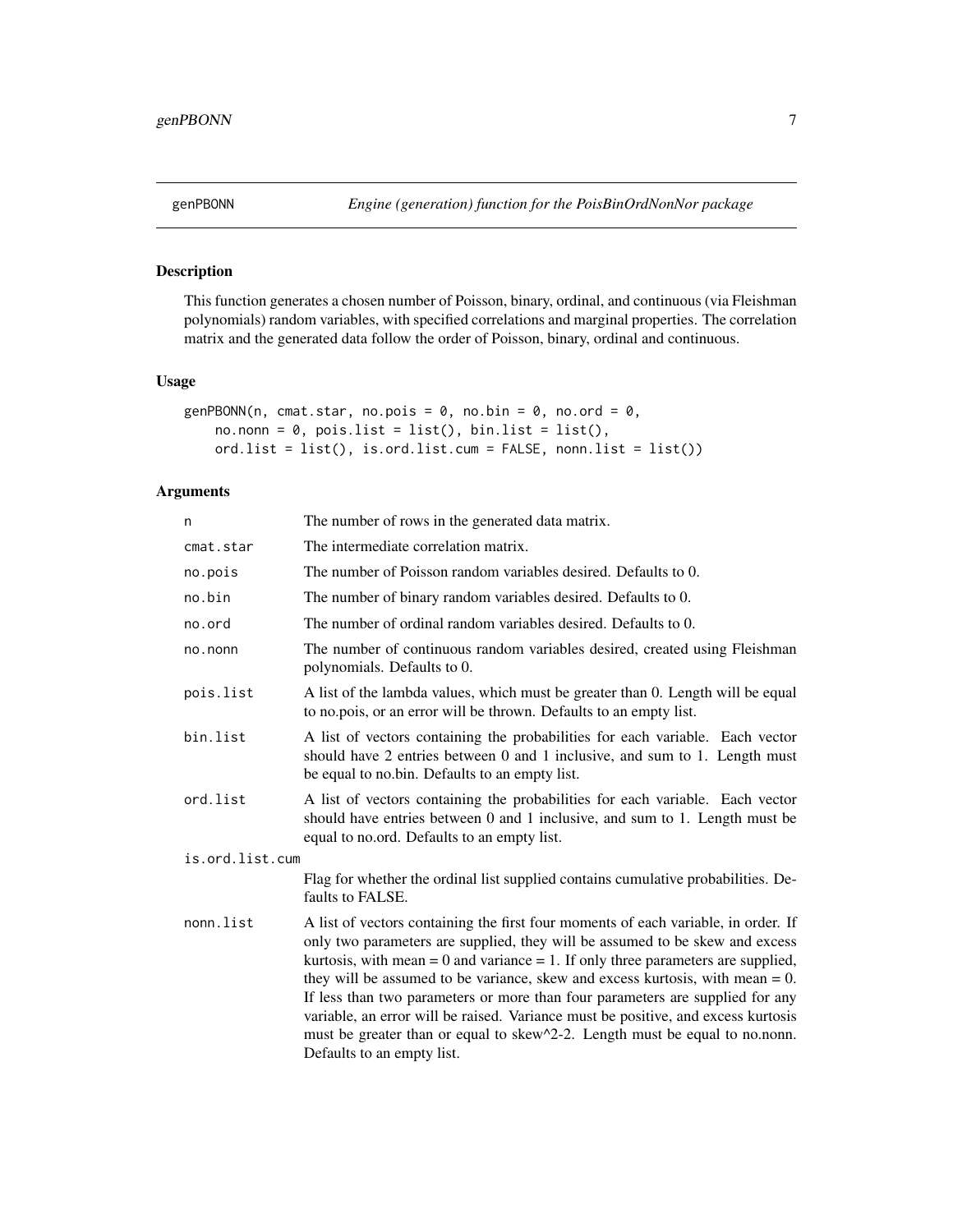After transformation and checking of parameters, a n by (no.pois+no.bin+no.ord+no.nonn) matrix of standard normal random data is generated, using cmat.star as the correlation matrix.

Then for each variable, the appropriate transformation is applied to each column of the data generated.

#### Value

A n by (no.pois+no.bin+no.ord+no.nonn) matrix. Each column corresponds to a variable, and each row is one random sample.

#### References

Amatya, A. & Demirtas, H. (2015) Simultaneous generation of multivariate mixed data with Poisson and normal marginals. *Journal of Statistical Computation and Simulation* 85:15, 3129–3139.

Demirtas, H. (2014). Joint generation of binary and nonnormal continuous data. *Journal of Biometrics and Biostatistics* 5:3:1000199, 1–9.

Demirtas, H. & Hedeker, D. (2011) A practical way for computing approximate lower and upper correlation bounds. *American Statistician* 65:2, 104–109.

Demirtas, H. & Hedeker, D. (2016). Computing the point-biserial correlation under any underlying continuous distribution. *Communications in Statistics – Simulation and Computation*, 45:8, 2744– 2751.

Demirtas, H., Hedeker, D. & Mermelstein, R. J. (2012) Simulation of massive public health data by power polynomials. *Statistics in Medicine* 31:27, 3337–3346.

#### Examples

```
## Not run:
cmat.star <- find.cor.mat.star(cor.mat = .8 \times diag(8) + .2, no.pois = 2, no.ord = 4,
   no.nonn = 2, pois.list = list(1, 2), ord.list = list(c(.2, .8), c(.5, .5),
   c(.1, .2, .3, .4), c(.8, 0, .1, .1)), nonn.list = list(c(-1, 1, 0, 1), c(0, 3, 0, 2)))
mydata <- genPBONN(1000, no.pois = 2, no.ord = 4, no.nonn = 2,
    cmat.star = cmat.star, pois.list = list(1, 2),
    ord.list = list(c(.2, .8), c(.5, .5), c(.1, .2, .3, .4),c(.8, 0, .1, .1)), nonn.list = list(c(-1, 1, 0, 1), c(0, 3, 0, 2)))
apply(mydata, 2, mean)
apply(mydata, 2, var)
library(moments)
apply(mydata, 2, skewness)
apply(mydata, 2, kurtosis) - 3
lapply(apply(mydata[, 1:6], 2, table), prop.table)
cor(mydata)
## End(Not run)
```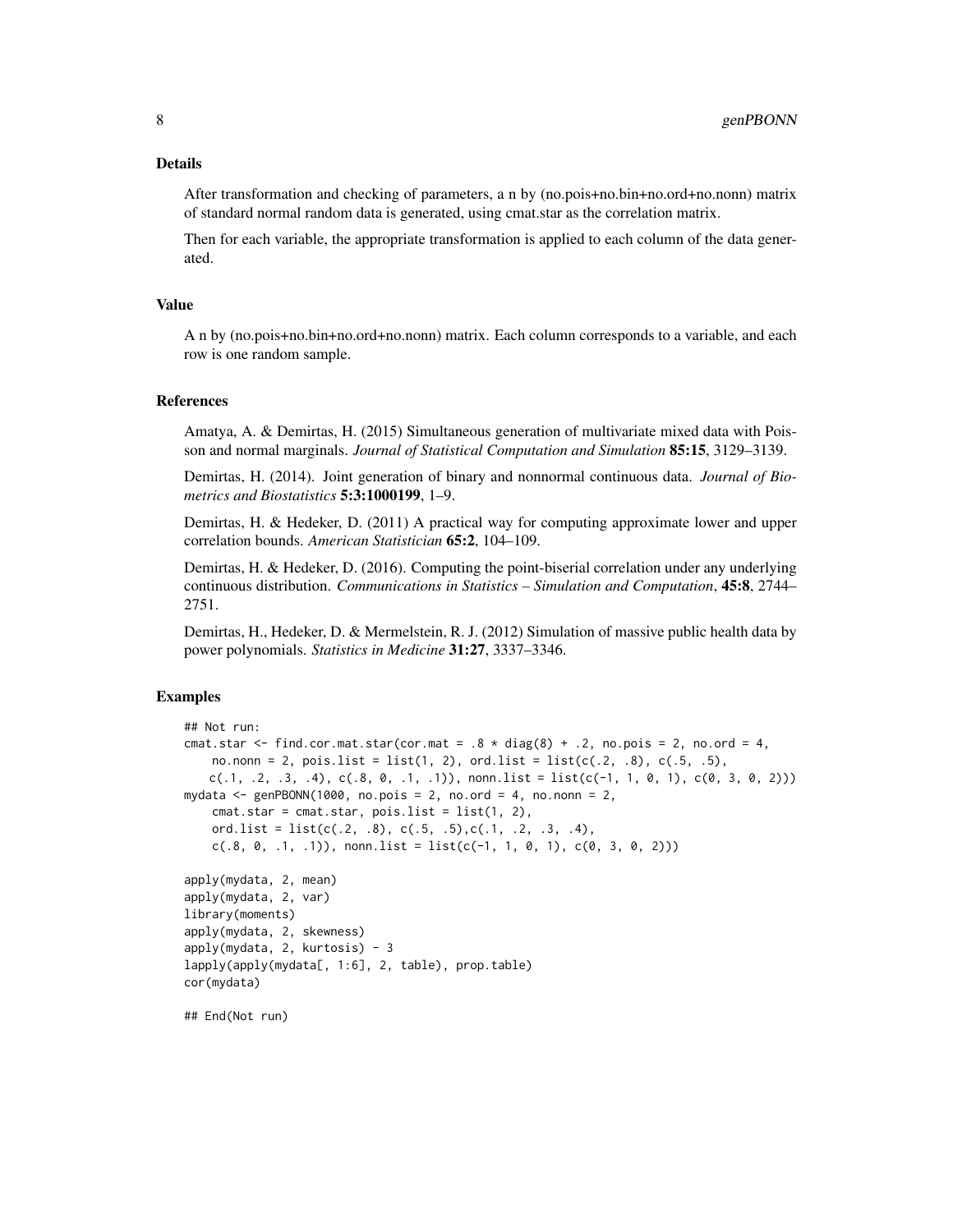<span id="page-8-1"></span><span id="page-8-0"></span>lower.upper.cors *Computes lower and upper correlation bounds*

# Description

This function calculates the approximate upper and lower correlation bounds for all variable pairs.

#### Usage

```
lower.upper.cors(no.pois = \theta, no.bin = \theta, no.ord = \theta, no.nonn = \theta,
    pois.list = list(), bin.list = list(), ord.list = list(),
    is.ord.list.cum=FALSE, nonn.list = list())
```
## Arguments

| no.pois         | The number of Poisson random variables desired. Defaults to 0.                                                                                                                                                                                                                                                                                                                                                                                                                                                                                                                                                       |
|-----------------|----------------------------------------------------------------------------------------------------------------------------------------------------------------------------------------------------------------------------------------------------------------------------------------------------------------------------------------------------------------------------------------------------------------------------------------------------------------------------------------------------------------------------------------------------------------------------------------------------------------------|
| no.bin          | The number of binary random variables desired. Defaults to 0.                                                                                                                                                                                                                                                                                                                                                                                                                                                                                                                                                        |
| no.ord          | The number of ordinal random variables desired. Defaults to 0.                                                                                                                                                                                                                                                                                                                                                                                                                                                                                                                                                       |
| no.nonn         | The number of continuous random variables desired, created using Fleishman<br>polynomials. Defaults to 0.                                                                                                                                                                                                                                                                                                                                                                                                                                                                                                            |
| pois.list       | A list of the lambda values, which must be greater than 0. Length will be equal<br>to no.pois, or an error will be thrown. Defaults to an empty list.                                                                                                                                                                                                                                                                                                                                                                                                                                                                |
| bin.list        | A list of vectors containing the probabilities for each variable. Each vector<br>should have 2 entries between 0 and 1 inclusive, and sum to 1. Length must<br>be equal to no.bin. Defaults to an empty list.                                                                                                                                                                                                                                                                                                                                                                                                        |
| ord.list        | A list of vectors containing the probabilities for each variable. If is ord list cum<br>is TRUE, each vector should have entries between 0 and 1, in increasing order.<br>Otherwise, each vector should have entries between 0 and 1 inclusive that sum<br>to 1. Length must be equal to no.ord. Defaults to an empty list.                                                                                                                                                                                                                                                                                          |
| is.ord.list.cum |                                                                                                                                                                                                                                                                                                                                                                                                                                                                                                                                                                                                                      |
|                 | Flag for whether the ordinal list supplied contains cumulative probabilities. De-<br>faults to FALSE.                                                                                                                                                                                                                                                                                                                                                                                                                                                                                                                |
| nonn.list       | A list of vectors containing the first four moments of each variable, in order. If<br>only two parameters are supplied, they will be assumed to be skew and excess<br>kurtosis, with mean=0 and variance=1. If only three parameters are supplied,<br>they will be assumed to be variance, skew and excess kurtosis, with mean=0.<br>If less than two parameters or more than four parameters are supplied for any<br>variable, an error will be raised. Variance must be positive, and excess kurtosis<br>must be greater than or equal to skew^2-2. Length must be equal to no.nonn.<br>Defaults to an empty list. |

# Details

First, the parameters are transformed as necessary and then checked for validity using [check.params](#page-2-1). Then, for each pair of variables, we generate approximate upper and lower correlation bounds, using Demirtas and Hedeker's method, which involves generating a large sample of data and sorting it to find approximate bounds.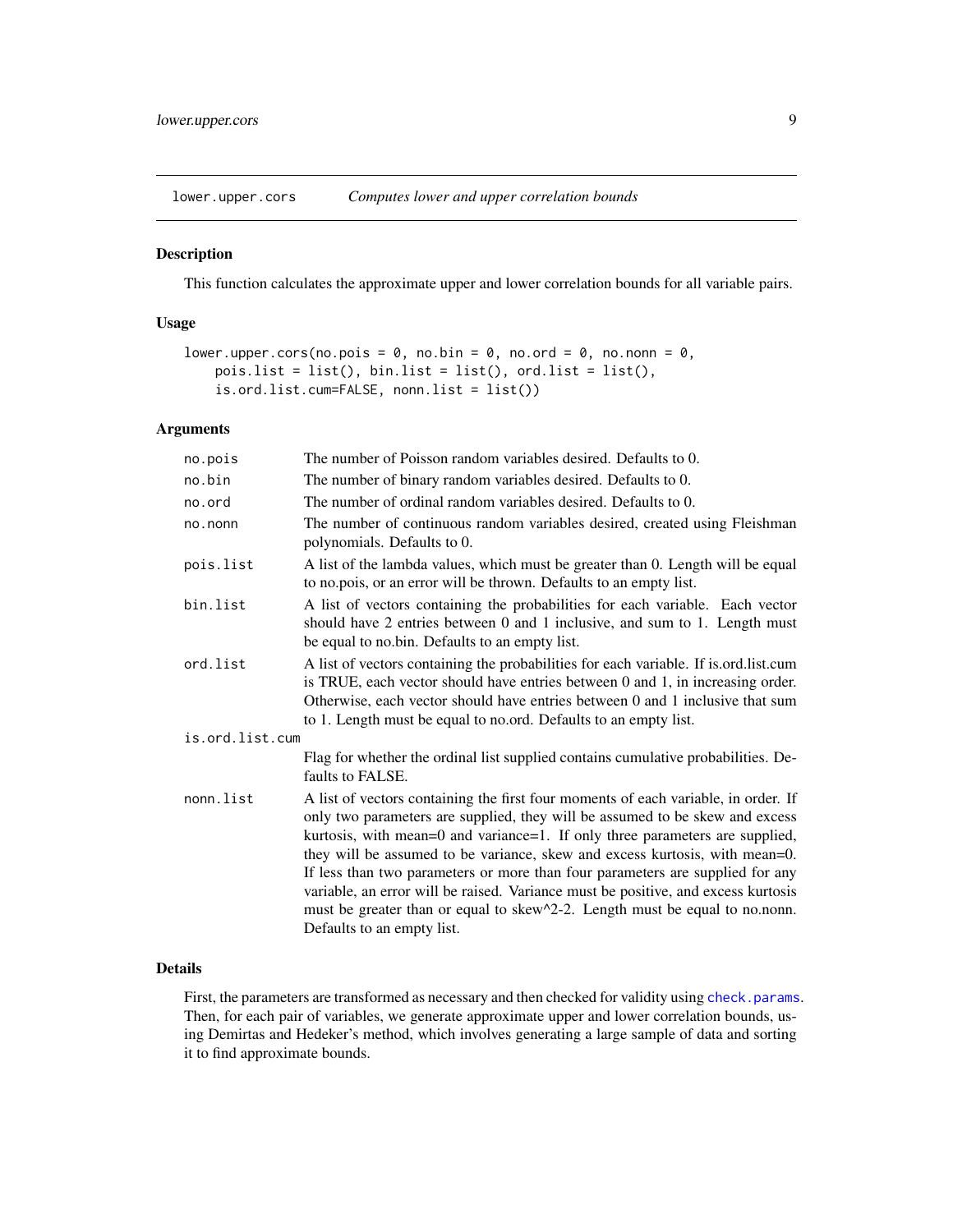#### <span id="page-9-0"></span>Value

| min | A (no.pois+no.bin+no.ord+no.nonn) by (no.pois+no.bin+no.ord+no.nonn) square<br>matrix showing the calculated lower correlation bound for each pair of variables. |
|-----|------------------------------------------------------------------------------------------------------------------------------------------------------------------|
| max | A (no.pois+no.bin+no.ord+no.nonn) by (no.pois+no.bin+no.ord+no.nonn) square<br>matrix showing the calculated upper correlation bound for each pair of variables. |

#### Note

If (no.pois+no.bin+no.ord+no.nonn) is equal to 1, 1 is returned. (If less than 1, an error is thrown at the beginning of the function.)

The correlation matrix follows the order of Poisson, binary, ordinal, continuous.

#### References

Demirtas, H. & Hedeker, D. (2011) A practical way for computing approximate lower and upper correlation bounds. *American Statistician* 65:2, 104–109.

#### Examples

```
lower.upper.cors(no.nonn = 2, non.n.list = list(c(0, 1, 0, 1), c(0, 1, 0, 2)))lower.upper.cors(no.pois = 2, pois.list = list(.5, 1))lower.upper.cors(no.ord = 3, ord.list = list(c(.2, .8), c(.1, .2, .3, .4),
   c(.8, 0, .1, .1))lower.upper.cors(no.pois = 1, no.nonn = 1, no.ord = 1, pois.list = list(.5),
   ord.list = list(c(.8, 0, .1, .1)), nonn.list = list(c(0, 1, 0, 1)))
```
<span id="page-9-1"></span>validate.cor.mat *Validates the target correlation matrix*

#### Description

This function validates the user-inputted target correlation matrix for the chosen number of Poisson, binary, ordinal, and continuous (via Fleishman polynomials) random variables. The correlation matrix follows the order of Poisson, binary, ordinal, continuous.

# Usage

```
validate.cor.mat(cor.mat, no.pois = 0, no.bin = 0, no.ord = 0,
   no.nonn = 0, pois.list = list(), bin.list = list(),ord.list = list(), is.ord.list.cum=FALSE, nonn.list = list())
```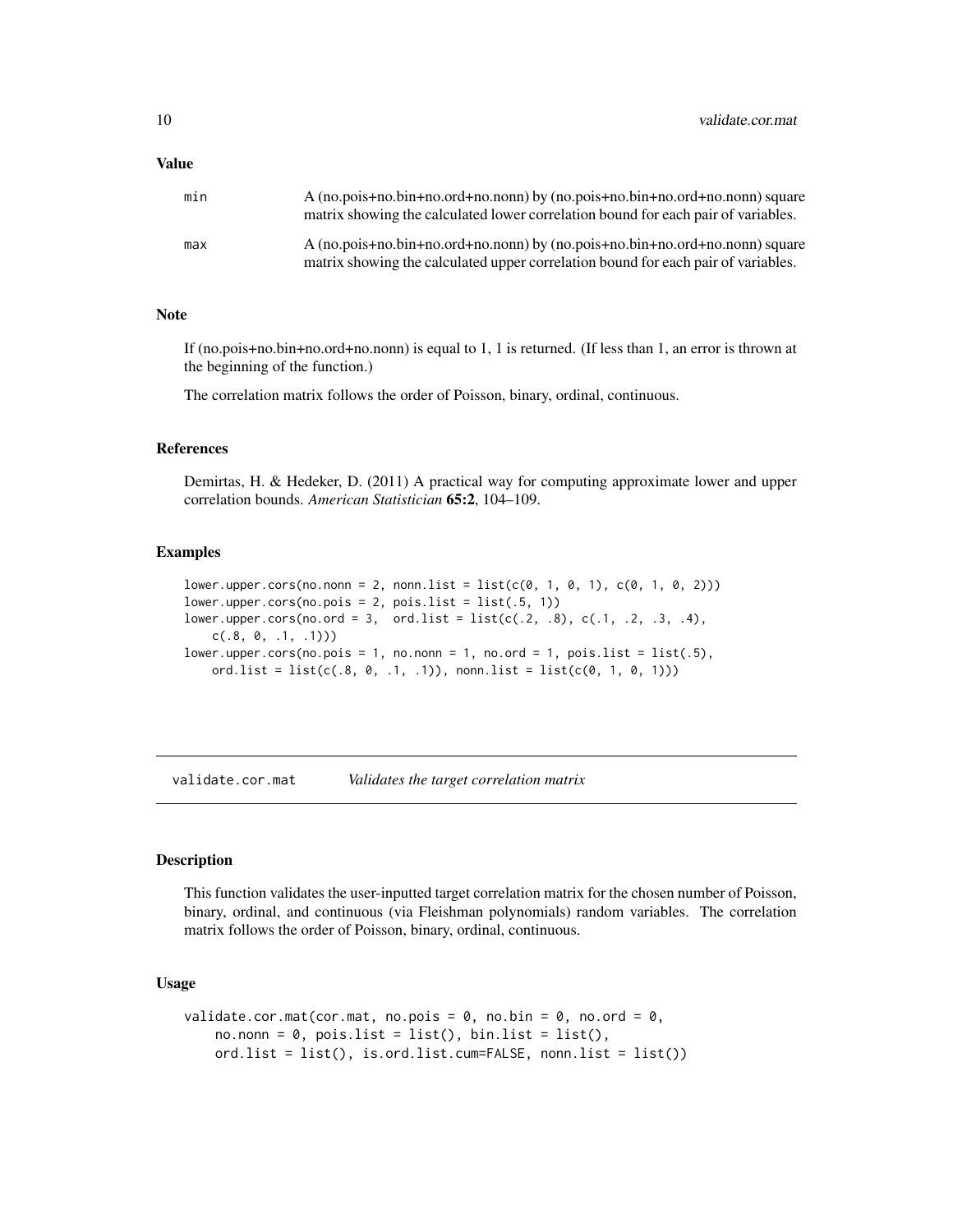# <span id="page-10-0"></span>validate.cor.mat 11

# Arguments

| cor.mat         | The desired target correlation matrix.                                                                                                                                                                                                                                                                                                                                                                                                                                                                                                                                                                                             |
|-----------------|------------------------------------------------------------------------------------------------------------------------------------------------------------------------------------------------------------------------------------------------------------------------------------------------------------------------------------------------------------------------------------------------------------------------------------------------------------------------------------------------------------------------------------------------------------------------------------------------------------------------------------|
| no.pois         | The number of Poisson random variables desired. Defaults to 0.                                                                                                                                                                                                                                                                                                                                                                                                                                                                                                                                                                     |
| no.bin          | The number of binary random variables desired. Defaults to 0.                                                                                                                                                                                                                                                                                                                                                                                                                                                                                                                                                                      |
| no.ord          | The number of ordinal random variables desired. Defaults to 0.                                                                                                                                                                                                                                                                                                                                                                                                                                                                                                                                                                     |
| no.nonn         | The number of continuous random variables desired, created using Fleishman<br>polynomials. Defaults to 0.                                                                                                                                                                                                                                                                                                                                                                                                                                                                                                                          |
| pois.list       | A list of the lambda values, which must be greater than 0. Length will be equal<br>to no.pois, or an error will be thrown. Defaults to an empty list.                                                                                                                                                                                                                                                                                                                                                                                                                                                                              |
| bin.list        | A list of vectors containing the probabilities for each variable. Each vector<br>should have 2 entries between 0 and 1 inclusive, and sum to 1. Length must<br>be equal to no.bin. Defaults to an empty list.                                                                                                                                                                                                                                                                                                                                                                                                                      |
| ord.list        | A list of vectors containing the probabilities for each variable. If is ord list cum<br>is TRUE, each vector should have entries between 0 and 1, in increasing order.<br>Otherwise, each vector should have entries between 0 and 1 inclusive that sum<br>to 1. Length must be equal to no.ord. Defaults to an empty list.                                                                                                                                                                                                                                                                                                        |
| is.ord.list.cum |                                                                                                                                                                                                                                                                                                                                                                                                                                                                                                                                                                                                                                    |
|                 | Flag for whether the ordinal list supplied contains cumulative probabilities. De-<br>faults to FALSE.                                                                                                                                                                                                                                                                                                                                                                                                                                                                                                                              |
| nonn.list       | A list of vectors containing the first four moments of each variable, in order. If<br>only two parameters are supplied, they will be assumed to be skew and excess<br>kurtosis, with mean $= 0$ and variance $= 1$ . If only three parameters are supplied,<br>they will be assumed to be variance, skew and excess kurtosis, with mean $= 0$ .<br>If less than two parameters or more than four parameters are supplied for any<br>variable, an error will be raised. Variance must be positive, and excess kurtosis<br>must be greater than or equal to skew^2-2. Length must be equal to no.nonn.<br>Defaults to an empty list. |

# Details

First, the matrix is checked for the correct dimensions, then for symmetry, and then for being positive definite. Then each entry is checked to be in [-1, 1] and the diagonal entries must be 1. If not, an error is thrown.

Second, the parameters are transformed and then checked for validity using [check.params](#page-2-1).

Third, the minimum and maximum correlation matrices are found using [lower.upper.cors](#page-8-1). If all entries are within the bounds, TRUE is returned. Otherwise, a list of which cells are invalid and their required bounds are printed, and FALSE is returned.

# Value

TRUE if the correlation matrix is valid, and FALSE if not.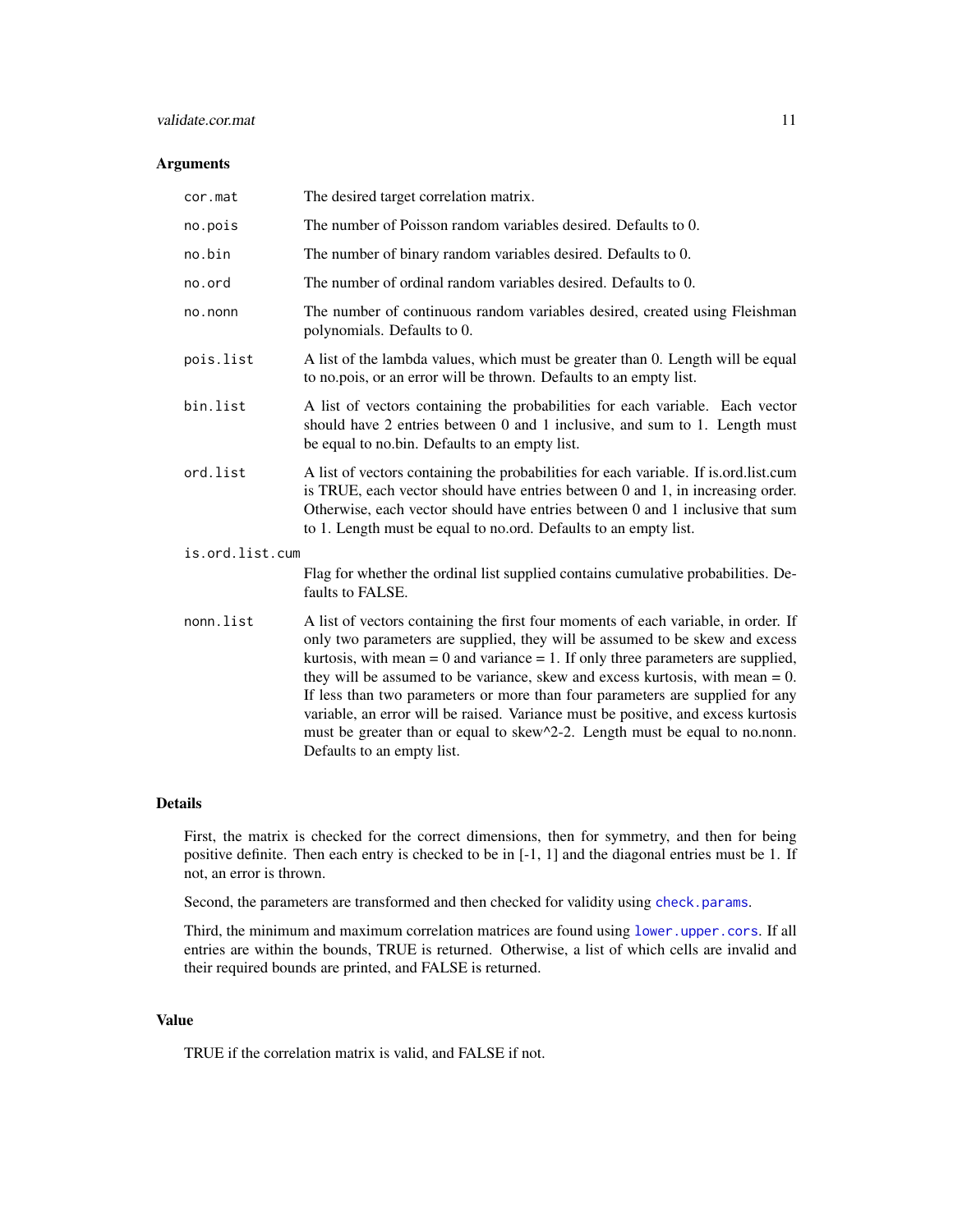# Examples

```
validate.cor.mat(cor.mat = .2 * diag(3) + .8, no.pois = 3,
   pois.list = list(.25, .5, 1))
validate.cor.mat(cor.mat = .7 * diag(3) + .3, no.ord = 3,
   ord.list = list(c(.2, .8), c(.1, .2, .3, .4), c(.8, 0, .1, .1)))
validate.cor.mat(cor.mat = .25 * diag(3) + .75, no.pois = 1,
   no.non = 1, no.ord = 1, pois.list = list(.5),ord.list = list(c(.8, 0, .1, .1)), nonn.list=list(c(0, 1, 0, 1)))
validate.cor.mat(cor.mat = .35 \times diag(3) + .65, no.pois = 1,
   no.nonn = 1, no.ord = 1, pois.list = list(.5),
   ord.list = list(c(.8, 0, .1, .1)), nonn.list=list(c(0, 1, 0, 1)))
```